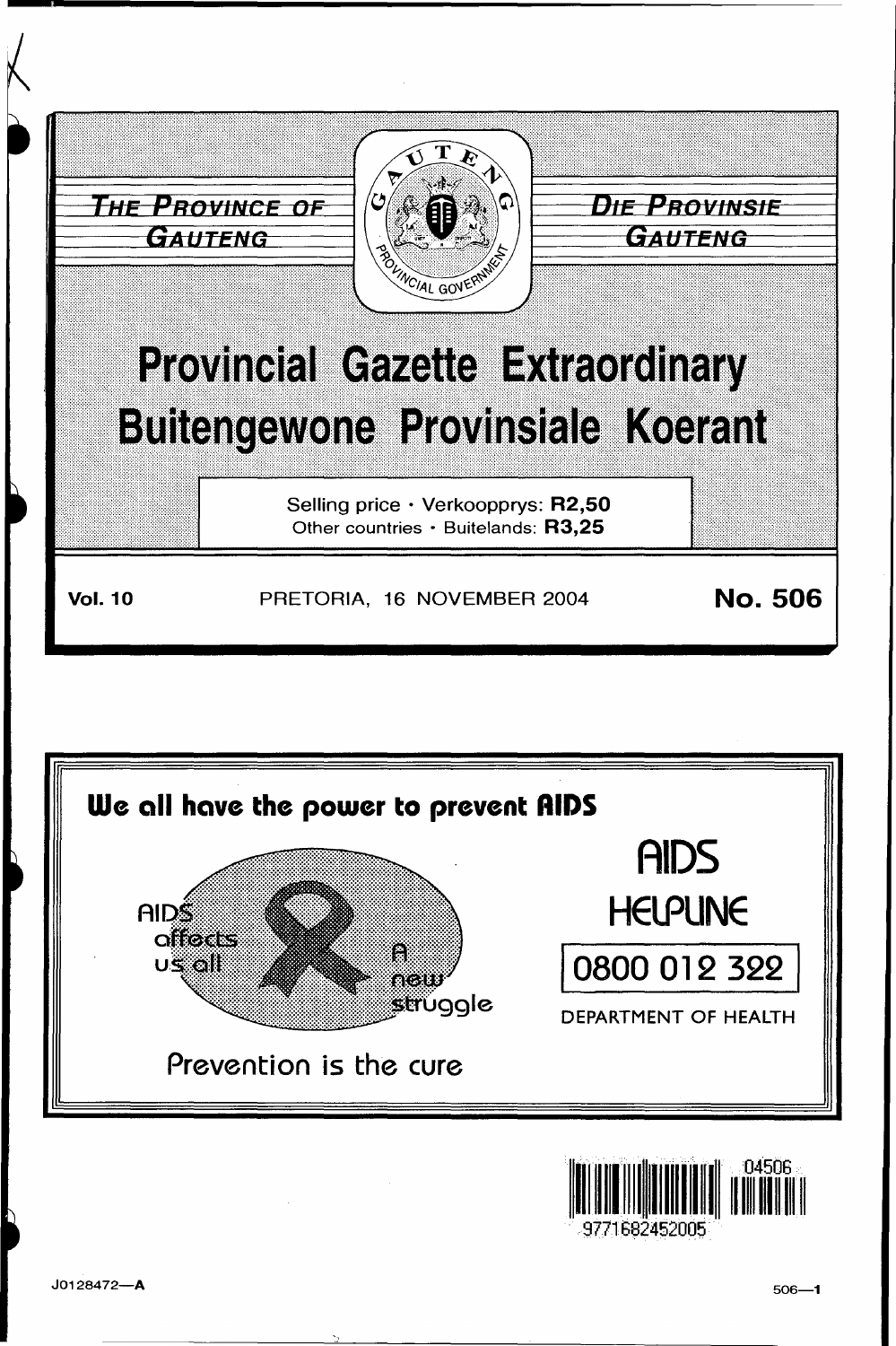$\bar{z}$ 

No.

÷,

## **CONTENTS • INHOUD**

Page Gazette No. No.

#### **LOCAL AUTHORITY NOTICES**

| 2468 Town-planning and Townships Ordinance (15/1986): City of Tshwane Metropolitan Municipality: Pretoria Amendment |     |
|---------------------------------------------------------------------------------------------------------------------|-----|
|                                                                                                                     | 506 |
|                                                                                                                     | 506 |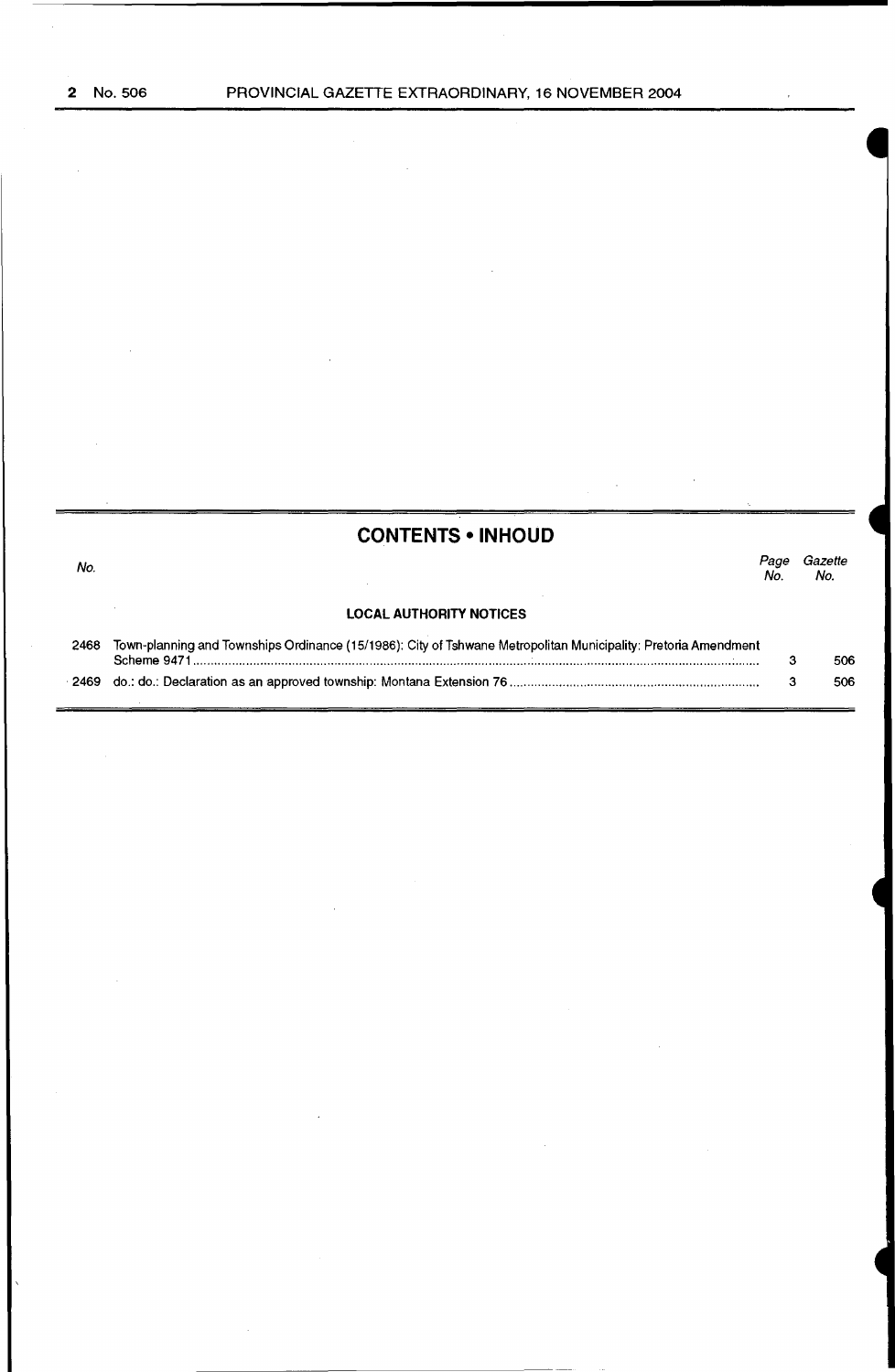# LOCAL AUTHORITY NOTICES

### LOCAL AUTHORITY NOTICE 2468

#### CITY OF TSHWANE METROPOLITAN MUNICIPALITY PRETORIA AMENDMENT SCHEME 9471

It is hereby notified in terms of the provisions of section 125(1) of the Town Planning and Townships Ordinance, 1986 (Ordinance 15 of 1986), that the City of Tshwane Metropolitan Municipality has approved an amendment scheme with regard to the land in the township of Montana Extension 76, being an amendment of the Pretoria Town-planning Scheme, 1974.

Map 3 and the scheme clauses of this amendment scheme are filed with the City Manager, and are open to inspection during normal office hours.

This amendment is known as the Pretoria Amendment Scheme 9471.

(K13/2/Montana X76) 2004

Acting General Manager: Legal Services ..................

(Notice No /2004)

# . -. PLAASLIKE BESTUURSKENNISGEWING 2468

#### STAD TSHWANE METROPOLITAANSE MUNISIPALITEIT PRETORIA WYSIGINGSKEMA 9471

Hierby word ingevolge die bepalings van artikel 125(1) van die Ordonnansie op Dorpsbeplanning en Dorpe, 1986 (Ordonnansie 15 van 1986), bekend gemaak dat die Stad Tshwane Metropolitaanse Munisipaliteit, 'n wysigingskema met betrekking tot die grand in die dorp Montana Uitbreiding 76, synde 'n wysiging van die Pretoria Dorpsbeplanningskema, 1974, goedgekeur het.

Kaart 3 en die skemaklousules van hierdie wysigingskema word deur die Stad Bestuurder, in bewaring gehou en lê gedurende gewone kantoorure ter insae.

Hierdie wysiging staan bekend as die Pretoria Wysigingskema 9471

(K13/2/Montana X76) 2004

Waarnemende Hoofbestuurder: Regsdienste

(Kennisgewing No /2004)

#### LOCAL AUTHORITY NOTICE 2469

#### CITY OF TSHWANE METROPOLITAN MuNICIPALITY DECLARATION OF MONTANA EXTENSION 76 AS APPROVED TOWNSHIP

In terms of section 111 of the Town Planning and Townships Ordinance, 1986 (Ordinance 15 of 1986), the City of Tshwane Metropolitan Municipality hereby declares the township of Montana Extension 76 to be an approved township, subject to the conditions set out in the Schedule hereto.

(K13/2/Montana X76)

#### **SCHEDULE**

CONDITIONS UNDER WHICH THE APPLICATION MADE BY SATARA ONTWIKKELAARS (PROPRIETARY) LIMITED IN TERMS OF THE PROVISIONS OF CHAPTER Ill : PART C OF THE TOWN PLANNING AND TOWNSHIPS ORDINANCE, 1986 (ORDINANCE 15 OF 1986), FOR PERMISSION TO ESTABLISH A TOWNSHIP SITUATED ON PORTION 423 (A PORTION OF PORTION 9) OF THE FARM HARTEBEESFONTEIN 324 JR PROVINCE OF GAUTENG HAS BEEN GRANTED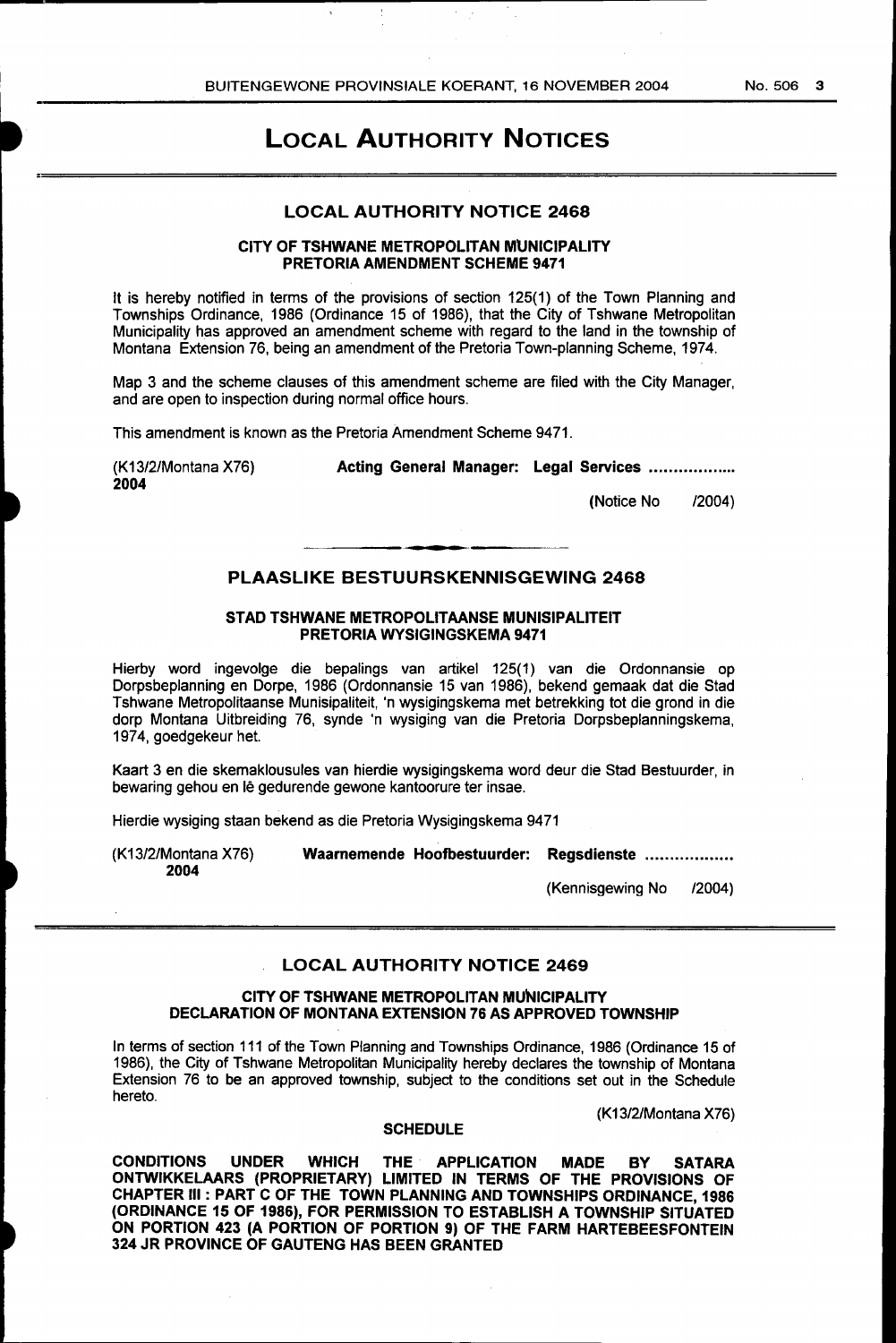#### **1. CONDITIONS OF ESTABLISHMENT**

#### 1.1 NAME

The name of the township shall be Montana Extension 76.

1.2 DESIGN

The township shall consist of erven as indicated on General Plan SG No. 10815/2003.

#### 1.3 ENDOWMENT

Payable to the City of Tshwane Metropolitan Municipality.

The township owner shall pay to the City of Tshwane Metropolitan Municipality as endowment a total amount of R 88 000.00 which amount shall be used by the City of Tshwane Metropolitan Municipality for the acquisition of land for park and/or public open space purposes.

The said endowment amount shall be payable in accordance with the provisions of section 81 of the Town Planning and Township Ordinance, 1986 (Ordinance 15 of 1986).

#### 1.4 RECEIVING AND DISPOSAL OF STORMWATER

The township owner shall arrange the stormwater drainage of the township in such a way as to fit in with that of surrounding roads.

#### 1.5 REMOVAL OR REPLACEMENT OF MUNICIPAL SERVICES

Should it become necessary to move or replace any existing municipal services as a result of the establishment of the township, the cost thereof shall be borne by the township owner.

#### 1.6 DEMOLITION OF BUILDINGS AND STRUCTURES

When required by the City of Tshwane Metropolitan Municipality to do so, the township owner shall at his own expense cause to be demolished to the satisfaction of the City of Tshwane Metropolitan Municipality all existing buildings and structures situated within building lines reserves and side spaces or over common boundaries or dilapidated structures.

#### 1.7 REMOVAL OF LITTER

The township owner shall at his own expense have all litter within the township area removed to the satisfaction of the City of Tshwane Metropolitan Municipality, when required to do so by the City of Tshwane Metropolitan Municipality.

#### 1.8 REMOVAL AND/OR REPLACEMENT OF ESKOM POWER LINES

Should it become necessary to remove and/or replace any existing power lines of Eskom as a result of the establishment of the township, the cost thereof shall be bourne by the township owner.

#### 1.9 REMOVAL AND/OR REPLACEMENT OF TELKOM SERVICES

Should it become necessary to remove and/or replace any existing Telkom services as a result of the establishment of the township, the cost thereof shall be bourne by the township owner.

#### 1.10 CONSOLIDATION OF ERVEN

The township owner shall at his own expense have the erven in the township consolidated. Consent of the consolidation is hereby granted in terms of the provisions of section 92(2) of Ordinance 15 of 1986 by the City of Tshwane Metropolitan Municipality.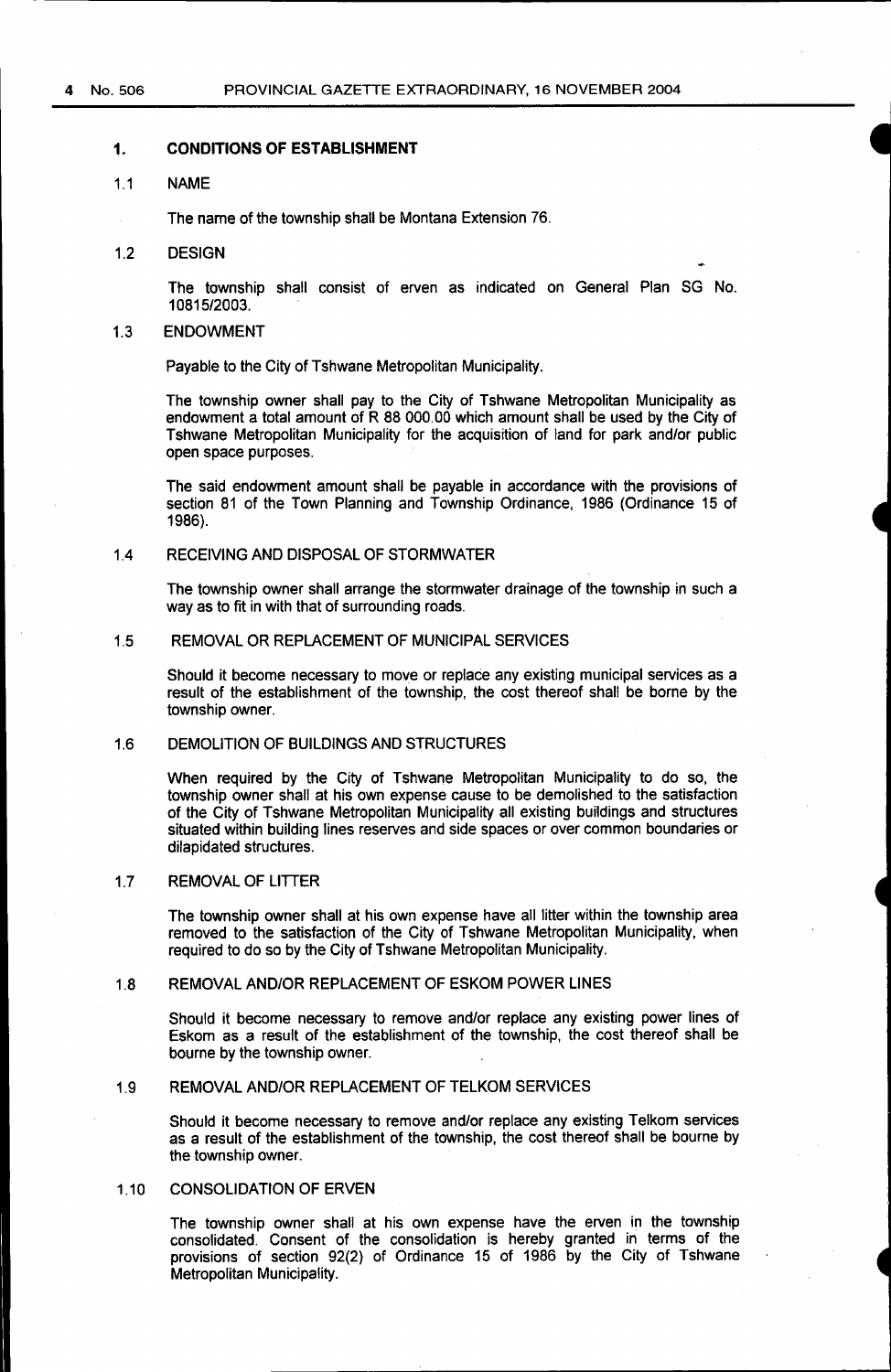#### 1.11 COMPLIANCE WITH CONDITIONS IMPOSED BY GDACEL

The conditions imposed in the Record of Decision issued on 5 September 2003 by the Gauteng Department of Agriculture, Conservation and Environment in terms of section 22 of the Environment Conservation Act, 1989 (Act 73 of 1989) shall be complied with by the owner of the township at his own expense.

#### **2. CONDITIONS OF TITLE**

The erven mentioned below shall be subject to the condition as indicated, laid down by the City of Tshwane Metropolitan Municipality in terms of the provisions of the Townplanning and Townships Ordinance, 1986 (Ordinance 15 of 1986):

#### 2.1. ALL ERVEN

- (a) The erf shall be subject to a servitude, 2 metre wide, for municipal services (water, sewerage, electricity and stormwater) (hereinafter referred to as "the services"), in favour of the local authority along any two boundaries, excepting a street boundary and, in the case of a panhandle erf, and additional servitude for municipal for municipal purposes, 2 metre wide, over the entrance portion of the erf, if and when required by the Municipality: Provided that the local authority may waive any such servitude.
- (b) No buildings or other structure may be erected within the aforesaid servitude area and no trees with large roots may be planted within the area of such servitude or within a distance of 2 metre from it.
- (c) The City of Tshwane Metropolitan Municipality shall be entitled to temporarily deposit on the land adjoining the aforesaid servitude, any material it excavated during the laying, maintenance or removal of such services and other works which in its discretion it regards necessary, and furthermore the City of Tshwane Metropolitan Municipality shall be entitled to reasonable access to the said property for the aforesaid purpose, subject to the provision that the City of Tshwane Metropolitan Municipality shall make good any damage caused during the laying, maintenance or removal of such services and other works.

#### 2.2 ERF 1310

- (a) The erf shall be subject to a 3 metre wide municipal servitude for stormwater purposes along the eastern boundary of the erf, in favour of the City of Tshwane Metropolitan Municipality, as indicated on the general plan.
- (b) No buildings or other structure may be erected within the aforesaid servitude area and no trees with large roots may be planted within the area of such servitude or within a distance of 2 metre therefrom.

#### **PLAASLIKE BESTUURSKENNISGEWING 2469**

#### **STAD TSHWANE METROPOLITAANSE MUNISIPALITEIT VERKLARING VAN MONTANA UITBREIDING 76 TOT GOEDGEKEURDE DORP**

lngevolge van artikel 111 van die Ordonnansie op Dorpsbeplanning en Dorpe, 1986 (Ordonnansie No 15 van 1986), verklaar die Stad Tshwane Metropolitaanse Munisipaliteit hierby die dorp Montana Uitbreiding 76 tot 'n goedgekeurde dorp, onderworpe aan die voorwaardes uiteengesit in die bygaande Bylae.

**BYLAE** 

(K13/2/Montana X76)

#### **STAAT VAN VOORWAARDES WAAROP DIE AANSOEK GEDOEN DEUR SATARA ONTWIKKELAARS INGEVOLGE DIE BEPALINGS VAN HOOFSTUK** Ill : **AFDELING C VAN DIE ORDONNANSIE OP DORPSBEPLANNING EN DORPE, 1986 (ORDONNANSIE 15 VAN 1986), OM TOESTEMMING OM 'N DORP OP GEDEELTE 423 ('N GEDEELTE VAN GEDEELTE 9) VAN DIE PLAAS HARTEBEESTHOEK 324 JR, GAUTENG, TE STIG, TOEGEST AAN** IS.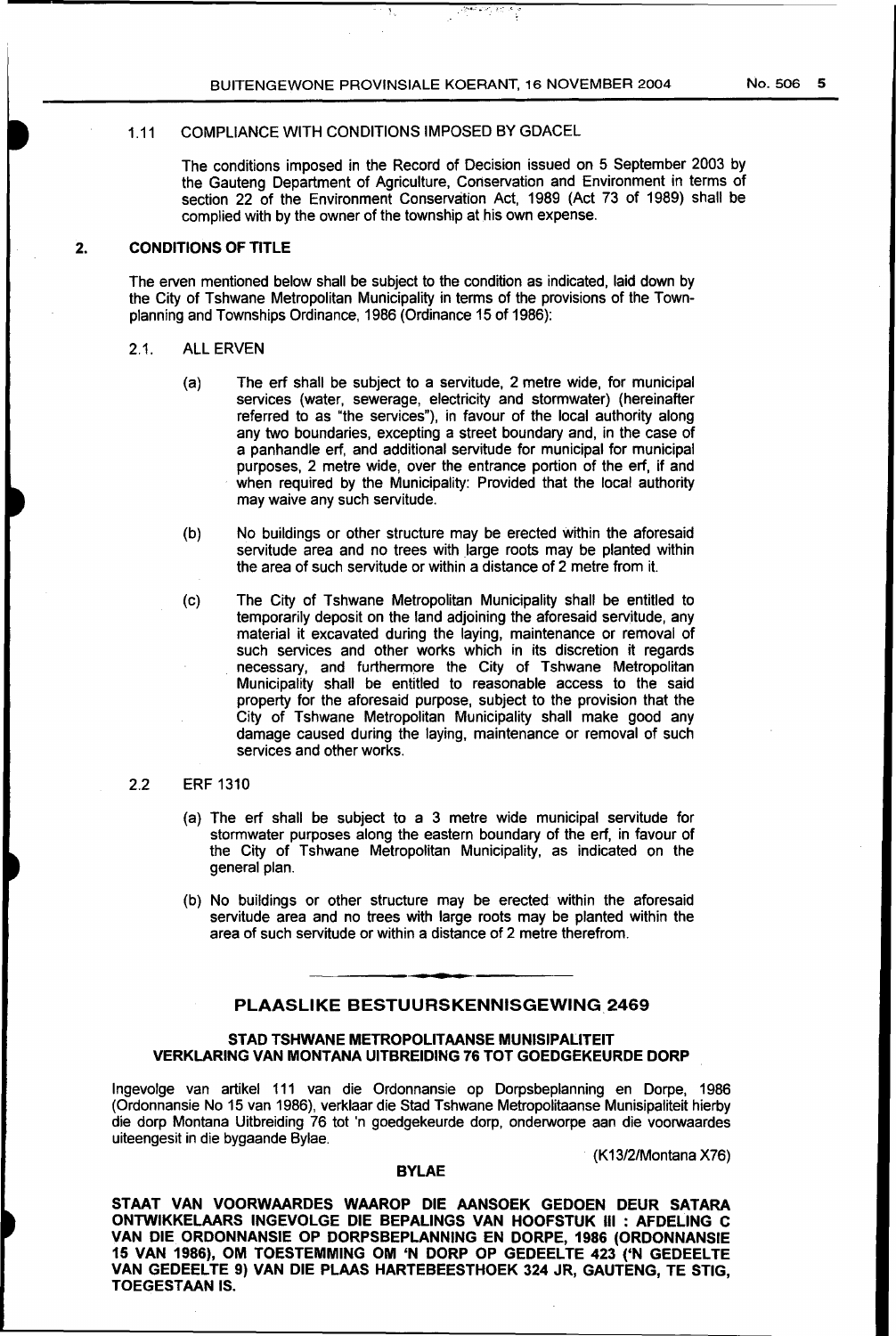#### **1. STIGTINGSVOORWAARDES**

#### 1.1 NAAM

Die naam van die dorp is Montana Uitbreiding 76

#### 1.2 ONTWERP

Die dorp bestaan uit erwe soos aangedui op Algemene Plan LG No 10815/2003.

#### 1.3 BEGIFTIGING

Betaalbaar aan die Stad van Tshwane Metropolitaanse Munisipaliteit.

Die dorpseienaar moet as begiftigining aan die Stad van Tshwane Metropolitaanse Munisipaliteit 'n totale bedrag van R 88 000.00 betaal, welke bedrag deur die Stad van Tshwane Metropolitaanse Munisipaliteit aangewend moet word vir die verkryging van grond vir park en/of publieke openbare oopruimte doeleindes.

Sodanige begifting moet ooreenkomstig die bepalings van artikel 81 van die Dorpsbeplanning en Dorpe Ordonnansie, 1986 (Ordonnansie 15 van 1986) betaal word.

#### 1.4 ONTVANGS VAN EN VERSORGING VAN STORMWATER

Die dorpseienaar moet die stormwaterdreinering van die dorp so reël dat dit inpas by die van die omliggende paaie.

#### 1.5 VERSKUIWING EN/OF VERWYDERING VAN MUNISIPALE DIENSTE

lndien dit as gevolg van die stigting van die dorp nodig word om enige bestaande munisipale dienste the verskuif of te vervang, moet die koste daarvan deur die dorpseienaar gedra word.

#### 1.6 SLOPING VAN BESTAANDE GEBOUE EN STRUKTURE

Die dorpseienaar moet op eie koste aile bestaande geboue en strukture wat binne boulynreserwes, kantruimtes of aan gemeenskaplike grense geleë is of vervalle strukture, laat sloop wanneer die Stad van Tshwane Metropolitaanse Munisipaliteit dit vereis.

#### 1.7 VERWYDERING VAN ROMMEL

Die dorpseienaar moet op eie koste aile rommel binne die dorpsgebied laat verwyder tot tevredenheid van die Stad van Tshwane Metropolitaanse Munisipaliteit, wanneer die Stad van Tshwane Metropolitaanse Munisipaliteit dit vereis.

#### 1.8 VERSKUIWING EN/OF VERWYDERING VAN ESKOM KRAGLYNE

lndien dit as gevolg van die stigting van die dorp nodig word om enige bestaande kraglyne van Eskom te verskuif, moet die koste daarvan deur die dorpseienaar gedra word.

#### 1.9 VERWYDERING OF VERVANGING VAN MUNISIPALE EN TELKOM DIENSTE

lndien dit as gevolg van die stigting van die dorp nodig word om enige bestaande dienste van Telkom te verskuif en/of te verwyder, moet die koste daarvan deur die dorpseienaar gedra word.

#### 1.10 KONSOLIDASIE VAN ERWE

Die dorpseienaar moet op eie koste die erwe in die dorp laat konsolideer. Toestemming vir die konsolidasie word hiermee toegestaan ooreenkomstig die bepalings van artikel 92(2) van Ordonnansie 15 van 1986 deur die Stad van Tshwane Metropolitaanse Munisipaliteit.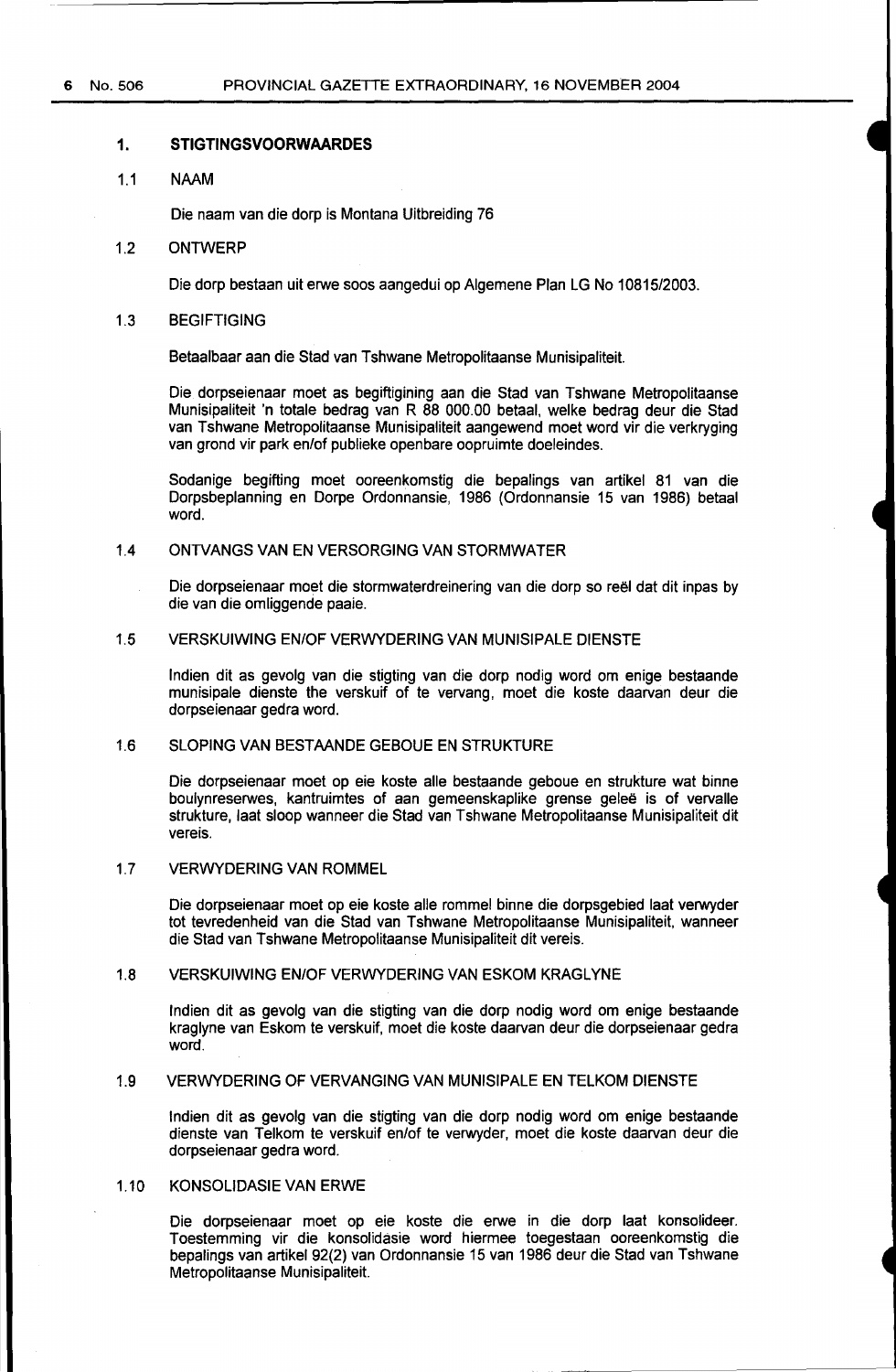#### 1.11 VOLDOENING AAN VOORWAARDES OPGELÊ DEUR GDACEL

Die voorwaardes opgele in die Rekord van Besluit uitgereik op 5 September 2003 deur die Gauteng Departement van Landbou, Bewaring en Omgewingsake ingevolge artikel 22 van die wet op Omgewingbewarings, 1989 (Wet 73 van 1989) moet aan voldoen word deur die eienaar van die dorp en die koste daarvan moet deur die dorpseienaar gedra word.

#### **2. TITELVOORWAARDES**

Die erwe hieronder genoem, is onderworpe aan die voorwaardes soos aangedui, opgele deur die Stad van Tshwane Metropolitaanse Munisipaliteit ingevolge die bepalings van die Ordonnansie op Dorpsbeplanning en Dorpe, 1986 (Ordonnansie 15 van 1986):

#### 2.1 ALLE ERWE

- (a) Die erf is onderworpe aan 'n serwituut, 2 meter breed, vir munisipale dienste (watrer, riool, elektrisiteit en stormwater) (hierna "die dienste" genoem), ten gunste van die Stad van Tshwane Metropolitaanse Munisipaliteit, langs enige twee grense, uitgesonderd 'n straatgrens en, in die geval van 'n pypsteelerf, 'n addisionele serwituut vir munisipale doeleindes 2 meter breed oor die toegangsgedeelte van die erf, wanneer die munisipaliteit dit vereis. Op voorwaarde dat die munisipaliteit sodanige serwituut ter syde mag stel.
- (b) Geen geboue of ander struktuur mag binne die voornoemde serwituutgebied opgerig word nie en geen grootwortelbome mag binne die gebied van sodanige serwituut of binne 'n afstand van 2m daarvandaan geplant word nie.
- (c) Die Stad van Tshwane Metropolitaanse Munisipaliteit is daarop geregtig om enige materiaal wat deur hom uitgegrawe word tydens die aanleg, onderhoud of verwydering van sodanige dienste en ander werke wat hy na goeddunke noodsaaklik ag, tydelik te plaas op die grond wat aan die voornoemde serwituut grens en voorts is die Stad van Tshwane Metropolitaanse Munisipaliteit geregtig op redelike toegang tot genoemde grond vir die voornoemde doe!, onderworpe daaraan dat die Stad van Tshwane Metropolitaanse Munisipaliteit enige skade vergoed wat gedurende die aanleg, onderhoud of verwyderings van sodanige dienste en ander werke veroorsaak word.

#### 2.2 ERF 1310

- (a) Die erf is onderworpe aan 'n 3 meter breed munisipale serwituut vir stormwater doeleindes langs die oostelike grens van die erf, ten gunste van die Stad van Tshwane Metropolitaanse Munisipaliteit, soos aangedui op die algemene plan.
- (b) Geen geboue of ander struktuur mag binne die voornoemde serwituutgebied opgerig word nie en geen grootwortelbome mag binne die gebied van sodanige serwituut of binne 'n afstand van 2m daarvandaan geplant word nie